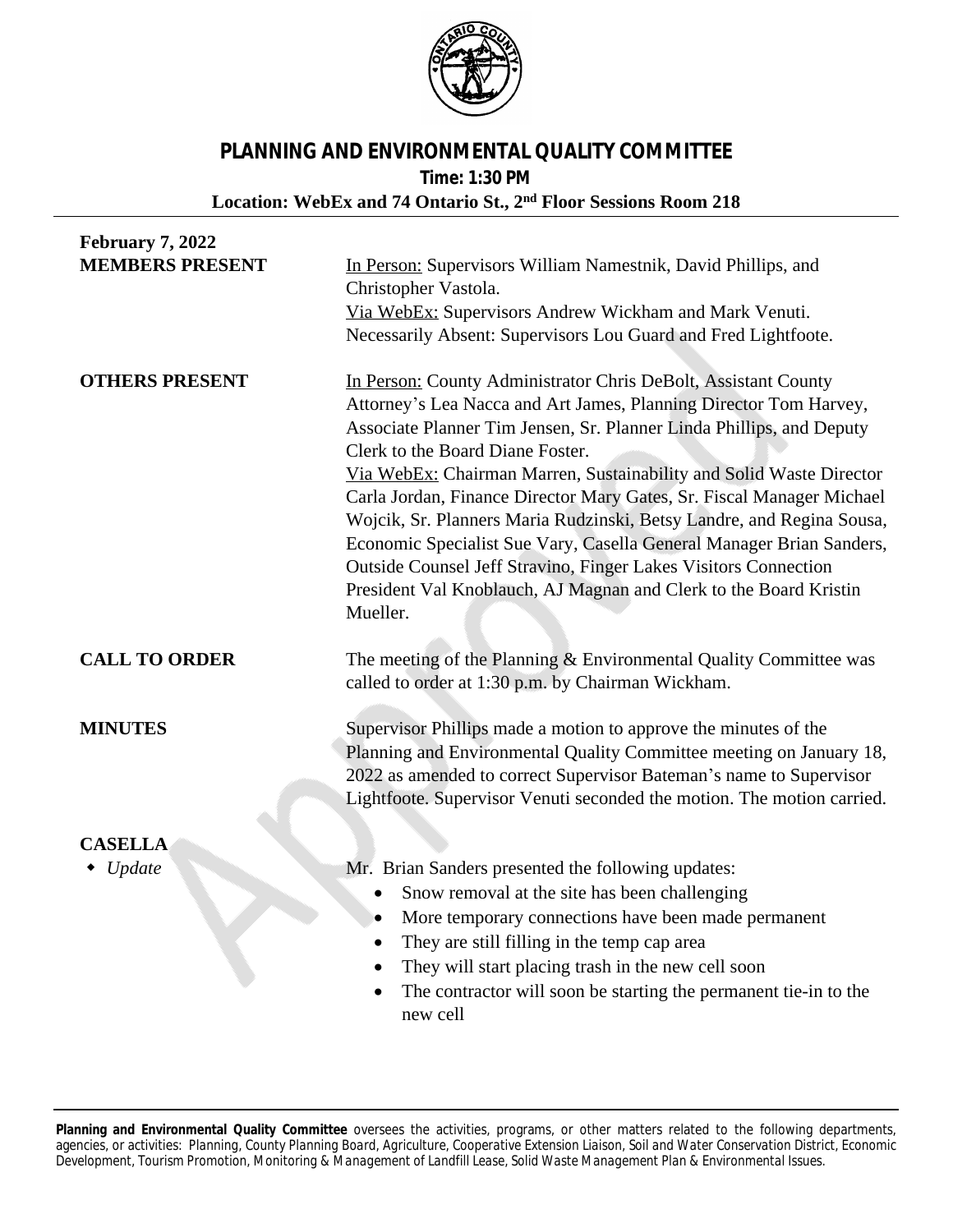## **SUSTAINABILITY AND SOLID WASTE**

| <b>SOLID WASTE</b><br><b>Resolution</b> | Sr. Planner, Regina Sousa, presented a resolution entitled, "Award of<br>Quote Q22030 and Authorization to Contract On-Site Mobile<br>Document Destruction Services".                                                                                                                                                                                                                                                                                                        |
|-----------------------------------------|------------------------------------------------------------------------------------------------------------------------------------------------------------------------------------------------------------------------------------------------------------------------------------------------------------------------------------------------------------------------------------------------------------------------------------------------------------------------------|
|                                         | Supervisor Venuti motioned to approve the contract for on-site mobile<br>document destruction services. Supervisor Phillips seconded the motion.<br>The motion carried.                                                                                                                                                                                                                                                                                                      |
|                                         | Sr. Planner, Regina Sousa, requested permission from the committee to<br>apply for DEC grant funding to help cover cost at our up coming<br>household hazardous waste events.                                                                                                                                                                                                                                                                                                |
|                                         | Supervisor Venuti motioned to approve the department to apply for<br>these grant funds. Supervisor Vastola seconded the motion. The motion<br>carried.                                                                                                                                                                                                                                                                                                                       |
| Department Update                       | Ms. Jordan reported that the department will be welcoming Kaitlynn<br>McCumiskey as the new Sustainability Assistant. She comes from the<br>Town of Canandaigua and will be working on event coordination and<br>educational outreach. Ms. Jordan will be presenting next committee<br>cycle with County Attorney Holly Adams information about our current<br>Local Laws relating to solid waste and recycling within the County and<br>how they would like to revise them. |
| PLANNING DEPARTMENT                     |                                                                                                                                                                                                                                                                                                                                                                                                                                                                              |
| • Resolutions                           | Sr. Planner, Betsy Landre, presented a resolution entitled,<br>"Authorization of Contract with Oswego County Soil and Water<br>Conservation District for Transfer of SFY 2021-22 State Grant Funding<br>Under the Finger Lakes-Lake Ontario Watershed Protection Alliance".                                                                                                                                                                                                  |
|                                         | Supervisor Vastola motioned to approve acceptance of the contract for<br>FLLOWPA funding. Supervisor Phillips seconded the motion. The<br>motion carried.                                                                                                                                                                                                                                                                                                                    |
|                                         | Sr. Planner, Linda Phillips, presented a resolution entitled,<br>"Reappointment of Douglas Dello Stritto to the Ontario County<br>Planning Board".                                                                                                                                                                                                                                                                                                                           |
|                                         | Supervisor Phillips motioned to approve the reappointment of Douglas<br>Dello Stritto to the County Planning Board. Supervisor Venuti seconded<br>the motion. The motion carried.                                                                                                                                                                                                                                                                                            |

Sr. Planner, Linda Phillips, provided the following highlights of the 2021 County Planning Board Annual Report: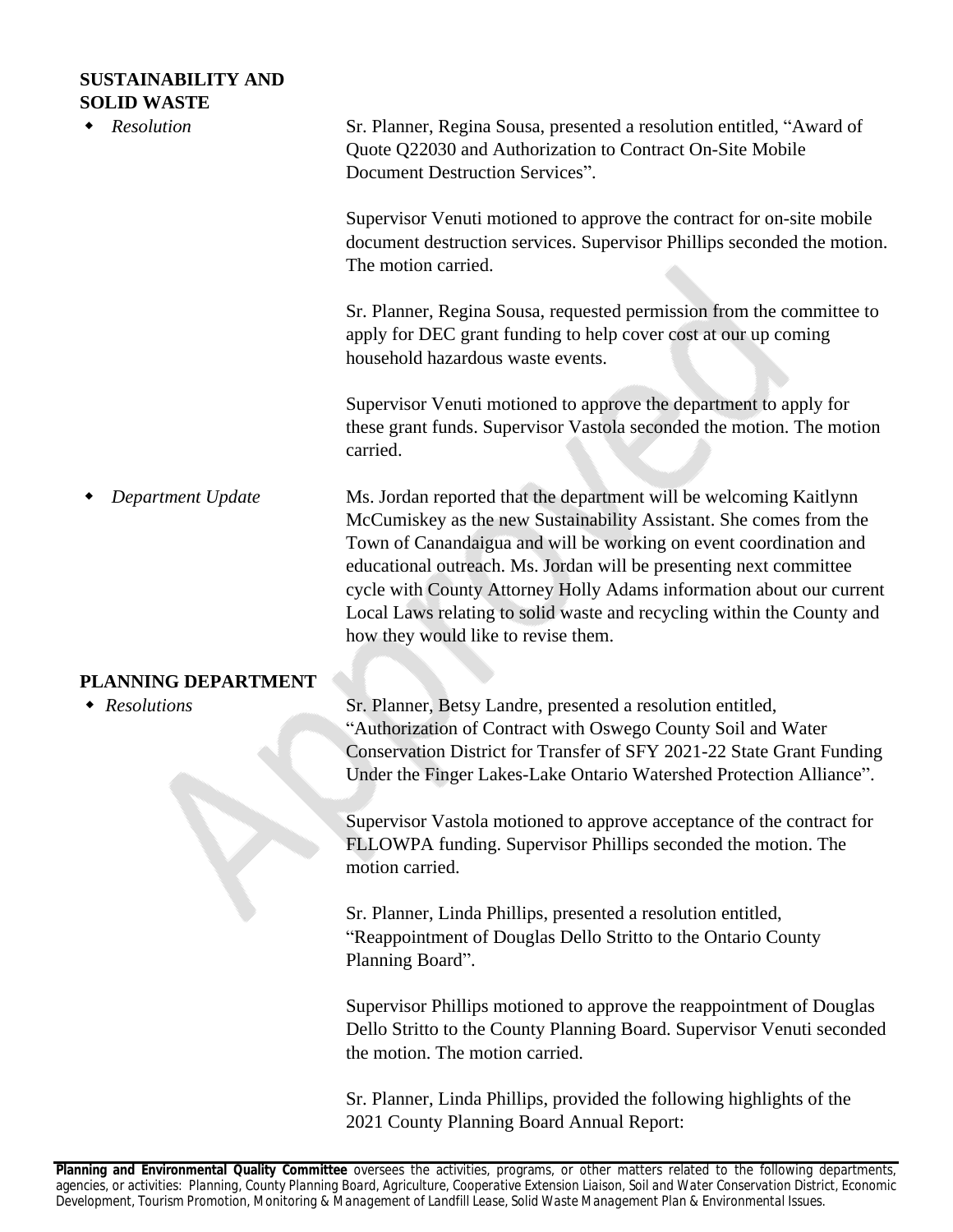- They reviewed 284 referrals
- They had 3 technical reviews
- 14 of 17 class 2 reviews were disapproved
- Many communities opted out of cannabis businesses
- Short-term rental regulations are being adjusted
- Communities are amending solar regulations
- The Ad Hoc committee has made some requests to the Board of **Supervisors**
- They are looking to update some of their by-Laws and provide 2 trainings in 2022

Supervisor Namestnik motioned to approve the 2021 County Planning Board annual report. Supervisor Phillips seconded the motion. The motion carried.

Sr. Planner, Maria Rudzinski, presented a resolution entitled, "Authorization to Accept Environmental Protection Fund Grant from the New York State Office of Parks, Recreation and Historic Preservation for Improvements at Ontario County Beach Park".

Supervisor Vastola motioned to approve the acceptance of a grant from NYS Office of Parks, Recreation, and Historic Preservation. Supervisor Venuti seconded the motion. The motion carried.

Planning Director, Tom Harvey, presented information regarding the 2020 Census data. Mr. Harvey noted that there are many errors in the 2020 Census data and the Genesee/Finger Lakes Regional Planning Council is working to get the Census data improved since an appeal process has been announced. Mr. Harvey reviewed the data and some of the largest discrepancies in the County's data. The Governmental Operations and Insurance Committee is looking to contract with the Center for Government Research to recalculate the weighted voting numbers.

Mr. Harvey also let the Supervisors know that FEMA now has draft updated floodplain maps available online. He reviewed a few of the updates that increases and decreases portions of the floodplain area. All Supervisors should have received this data and link from FEMA; if they did not, he can send it to them. FEMA will be accepting comments for about the next month and he is encouraging everyone to review their Towns and provide comments. Once FEMA finalizes the maps all municipalities will have to update their floodplain prevention and control Local Laws.